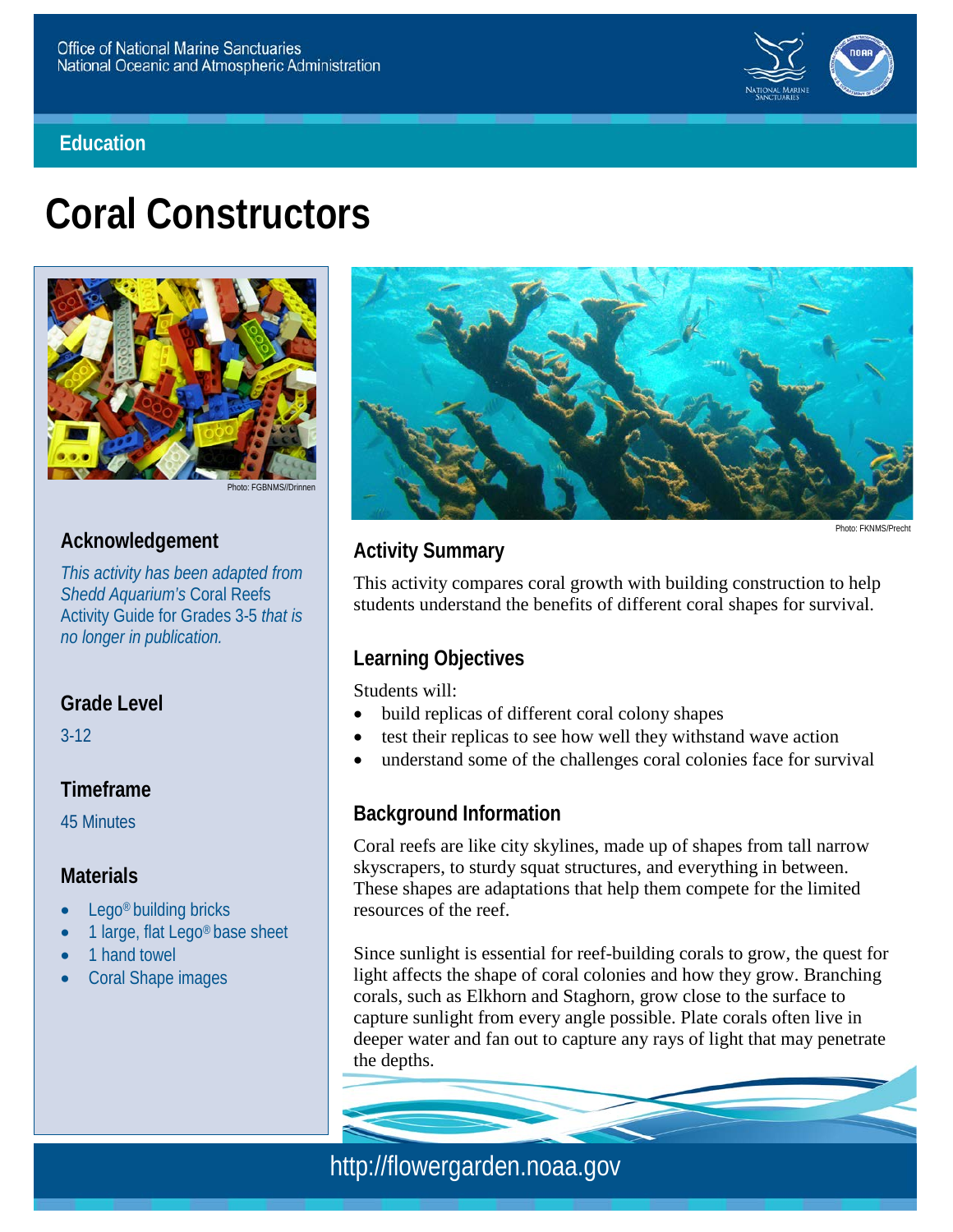

Photo: FGBNMS/Schm

Another factor determining the shape of coral colonies is the challenge of withstanding ocean waves and storms. Corals growing near the surface are more susceptible to wave action than those found in deeper water. Corals found in shallow waters tend to break more easily but are also able to recover from damage quickly because they are relatively fast growing.

If a piece of coral breaks off, its ability to continue growing depends on where it lands. In some ways, breakage can be beneficial as it helps the coral to spread and form new colonies.

Sturdy boulder-shaped corals, such as brain corals, withstand rough seas better but also grow more slowly.

Although corals look passive, they can be very aggressive when it comes to competing for space with colonies of other species, or even different colonies of the same species.

Fast-growing species tend to grow upward and then branch out, shadowing their neighbors. Other corals actually attack the neighboring colonies with their stinging tentacles or with special long filaments that digest "enemy"

polyps. Large, slow-growing corals tend to be more aggressive, but both strategies have their advantages.

More information about coral biology is available at

[http://flowergarden.noaa.gov/education/coralbasi](http://flowergarden.noaa.gov/education/coralbasics.html) [cs.html](http://flowergarden.noaa.gov/education/coralbasics.html)

### **Procedure**

- 1) Review information about reef-building coral biology and the corals' need for sunlight.
- 2) Share images of different coral colony shapes and discuss how these shapes might have developed to help them access light.
- 3) Explain that individual coral polyps, like bricks in a wall, are the building blocks of the reef. Like bricks, it takes many coral polyps to create a large structure, and the bigger the structure the longer it takes to build.
- 4) Create groups of four to six students. Give each group photographs of a variety of coral species and a pile of  $Legos^{\circledR}$ .
- 5) Using Lego<sup>®</sup> bricks to represent the coral polyps, ask students to build different coral colony shapes. Encourage each student within a group to build a different colony shape. Remind students that the shape is what is important, not the color of the bricks used.
- 6) Allow time for colony construction, then collect finished colonies and place them on the Lego<sup>®</sup> base sheet to create a reef.
- 7) Once the reef is formed, ask students how they think reefs might stand up to wave action, especially strong waves created by storms. Ask them to predict which coral shapes are most likely to sustain damage from wave action.
- 8) Simulate wave action on the reef by passing the hand towel back and forth across the reef. Observe what happens.

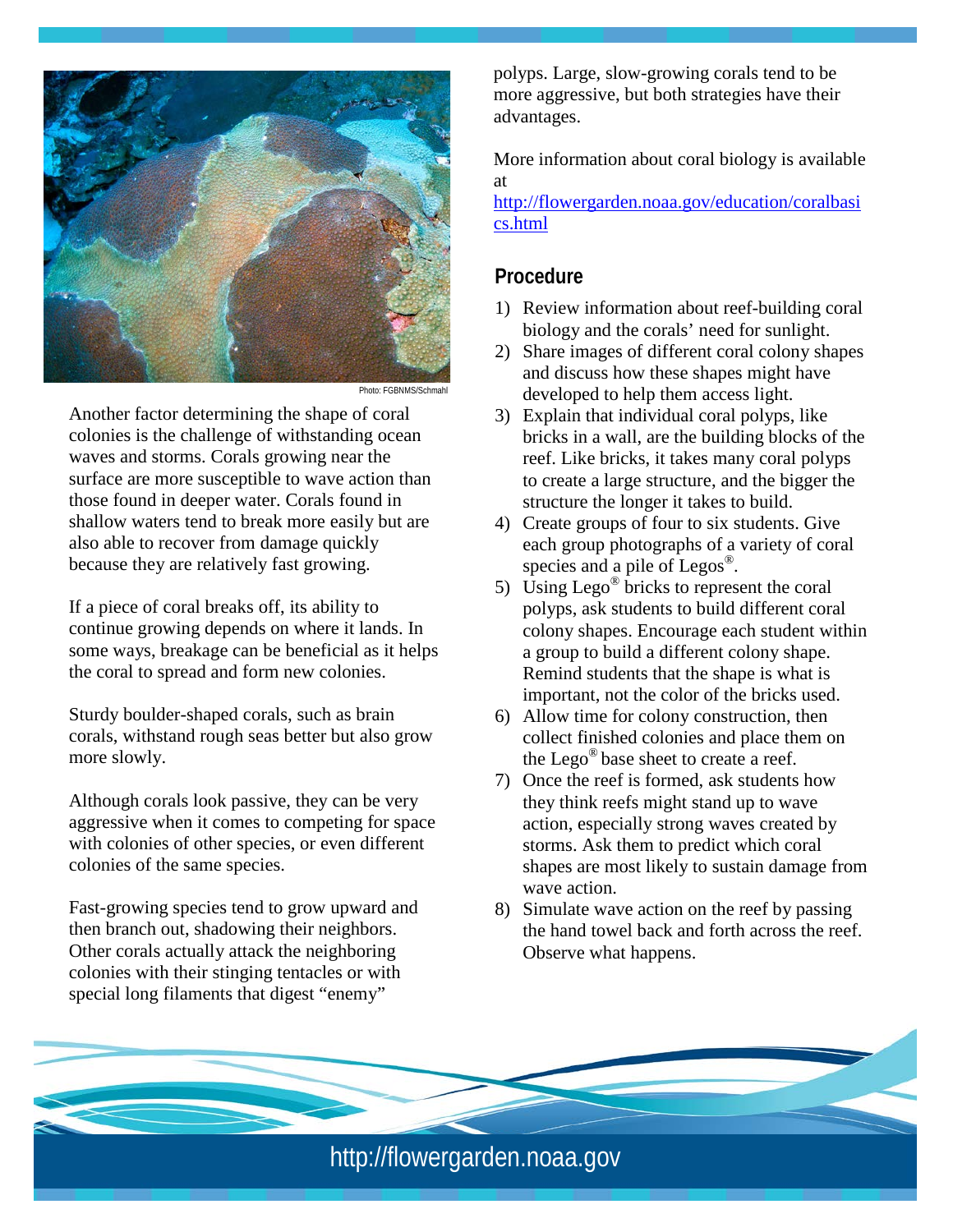





Photo: FGBNMS/DuPuy Photo: FGBNMS/DuPuy

**Vocabulary**

Adaptation – An alteration of form or function that makes an organism better fitted to survive in its environment.

Boulder – A large rock, often with a rounded shape, that is too big to be moved by a person.

Branching – Having several structural limbs or offshoots.

Coral Colony – A group of genetically identical interconnected coral polyps and the external skeleton that they create.

Encrusting – Growing across the surface of another structure and taking its shape

Plate – A thin, relatively flat shape.

#### **Discussion**

Discuss the reasons some shapes break while others do not.

- *1. Does it matter which direction the waves come from?*
- *2. Does it matter where colonies are positioned on the reef?*
- *3. How does this compare to building construction and what happens to buildings in a strong wind storm, such as a hurricane or tornado?*

Point out that there is no ideal design for coral. Each species has developed strategies for growth and survival, and each plays an important role on the reef.

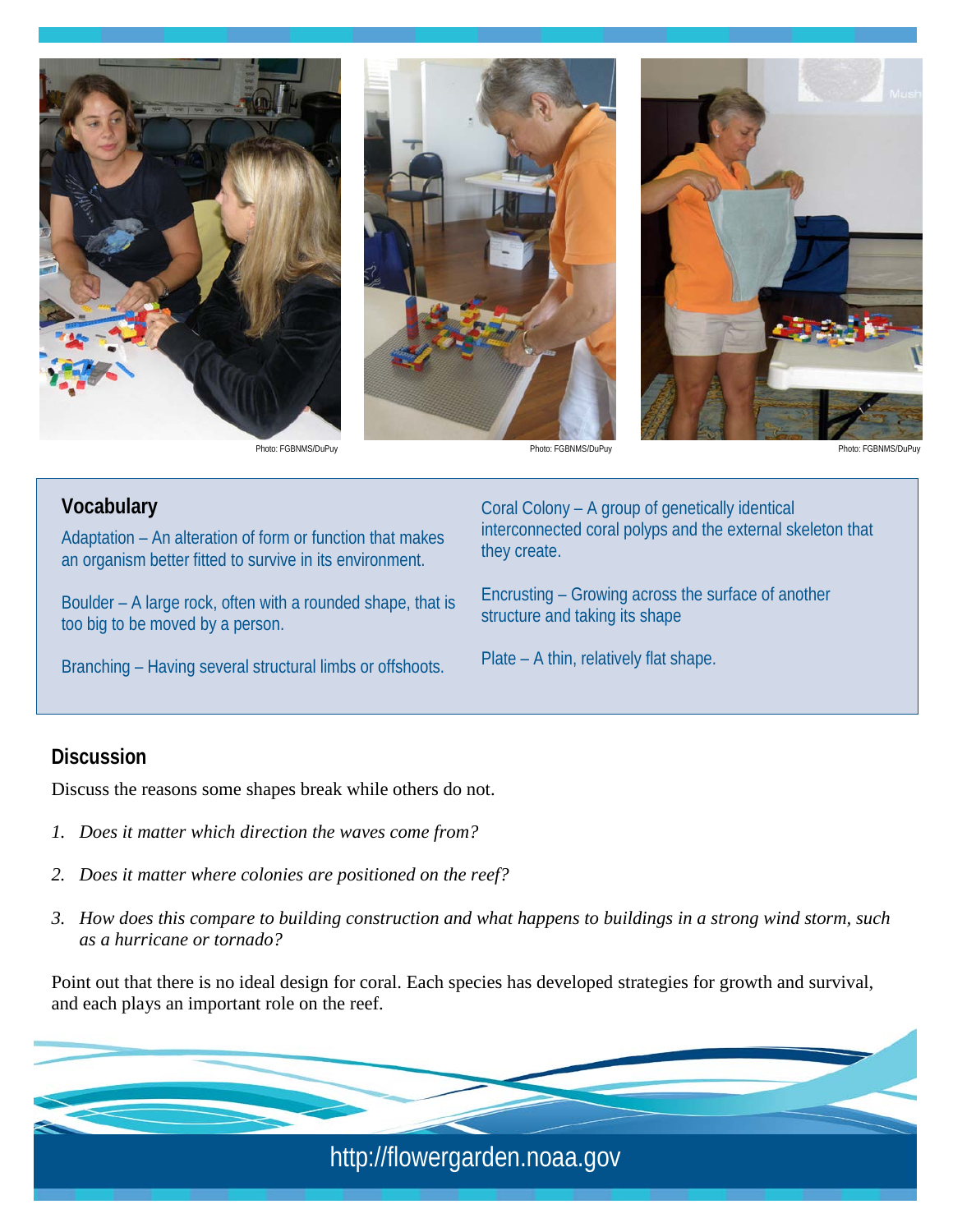| <b>Education Standards</b>                                       |                                                                                                                                                                                                                                                                                                                                                                                                                                                                                                                                                                                                                                                                                                                                                                                                                                                                                                                                                                                                                                                                                                                                                                                                                                                                                                                                                                                                                                   |
|------------------------------------------------------------------|-----------------------------------------------------------------------------------------------------------------------------------------------------------------------------------------------------------------------------------------------------------------------------------------------------------------------------------------------------------------------------------------------------------------------------------------------------------------------------------------------------------------------------------------------------------------------------------------------------------------------------------------------------------------------------------------------------------------------------------------------------------------------------------------------------------------------------------------------------------------------------------------------------------------------------------------------------------------------------------------------------------------------------------------------------------------------------------------------------------------------------------------------------------------------------------------------------------------------------------------------------------------------------------------------------------------------------------------------------------------------------------------------------------------------------------|
| <b>National Education</b><br><b>Standards - Science</b>          | 3-LS3.A Heredity: Inheritance and Variation in Traits<br>3-LS4.C Biological Evolution: Unity & Diversity<br>4-LS1.A From Molecules to Organisms: Structures & Processes<br>MS-LS2.A, HS-LS2.A Interdependent Relationships in Ecosystems                                                                                                                                                                                                                                                                                                                                                                                                                                                                                                                                                                                                                                                                                                                                                                                                                                                                                                                                                                                                                                                                                                                                                                                          |
| <b>Texas Essential</b><br>Knowledge & Skills<br>(TEKS) - Science | 3.3C Represent the natural world using models. Identify their limitations.<br>3.10A Explore how structure and functions of plants and animals allow them to survive in a particular<br>environment.<br>4.3C Represent the natural world using models.<br>4.10A Explore how adaptations enable organisms to survive in their environment.<br>5.10A Compare the structures and functions of different species that help them survive.<br>6.3B Use models to represent aspects of the natural world.<br>6.3C Identify advantages and limitations of models.<br>7.3B Use models to represent aspects of the natural world.<br>7.3C Identify advantages and limitations of models.<br>7.8A Predict and describe how different types of catastrophic events impact ecosystems.<br>7.13A Investigate how organisms respond to external stimuli found in the environment.<br>8.3B Use models to represent aspects of the natural world.<br>8.3C Identify advantages and limitations of models.<br>Aquatic Science.10B Compare and describe how adaptations allow an organism to exist within an aquatic<br>environment.<br>Aquatic Science.12A Predict effects of thermal changes from humans on the living and nonliving components<br>of an aquatic ecosystem.<br>Biology.12B Compare variations and adaptations of organisms in different ecosystems.<br>Biology.12F Describe how environmental change can impact ecosystem stability. |
| <b>Ocean Literacy</b><br><b>Principles</b>                       | 5. The ocean supports a great diversity of life and ecosystems. (a, d)                                                                                                                                                                                                                                                                                                                                                                                                                                                                                                                                                                                                                                                                                                                                                                                                                                                                                                                                                                                                                                                                                                                                                                                                                                                                                                                                                            |
| <b>Climate Literacy</b><br><b>Principles</b>                     | 3. Life on Earth depends on, is shaped by, and affects climate. (a)<br>7. Climate change will have consequences for the earth system and human lives. (c)                                                                                                                                                                                                                                                                                                                                                                                                                                                                                                                                                                                                                                                                                                                                                                                                                                                                                                                                                                                                                                                                                                                                                                                                                                                                         |

# **Related Links**

Flower Garden Banks National Marine Sanctuary (FGBNMS) [http://flowergarden.noaa.gov](http://flowergarden.noaa.gov/)

FGBNMS Education Lessons & Activities, including this lesson and the Coral Shape images [http://flowergarden.noaa.gov/document\\_library/e](http://flowergarden.noaa.gov/document_library/eddocuments.html) [ddocuments.html](http://flowergarden.noaa.gov/document_library/eddocuments.html)

Coral Basics [http://flowergarden.noaa.gov/education/coralbasi](http://flowergarden.noaa.gov/education/coralbasics.html) [cs.html](http://flowergarden.noaa.gov/education/coralbasics.html)

National Marine Sanctuaries [http://sanctuaries.noaa.gov](http://sanctuaries.noaa.gov/)